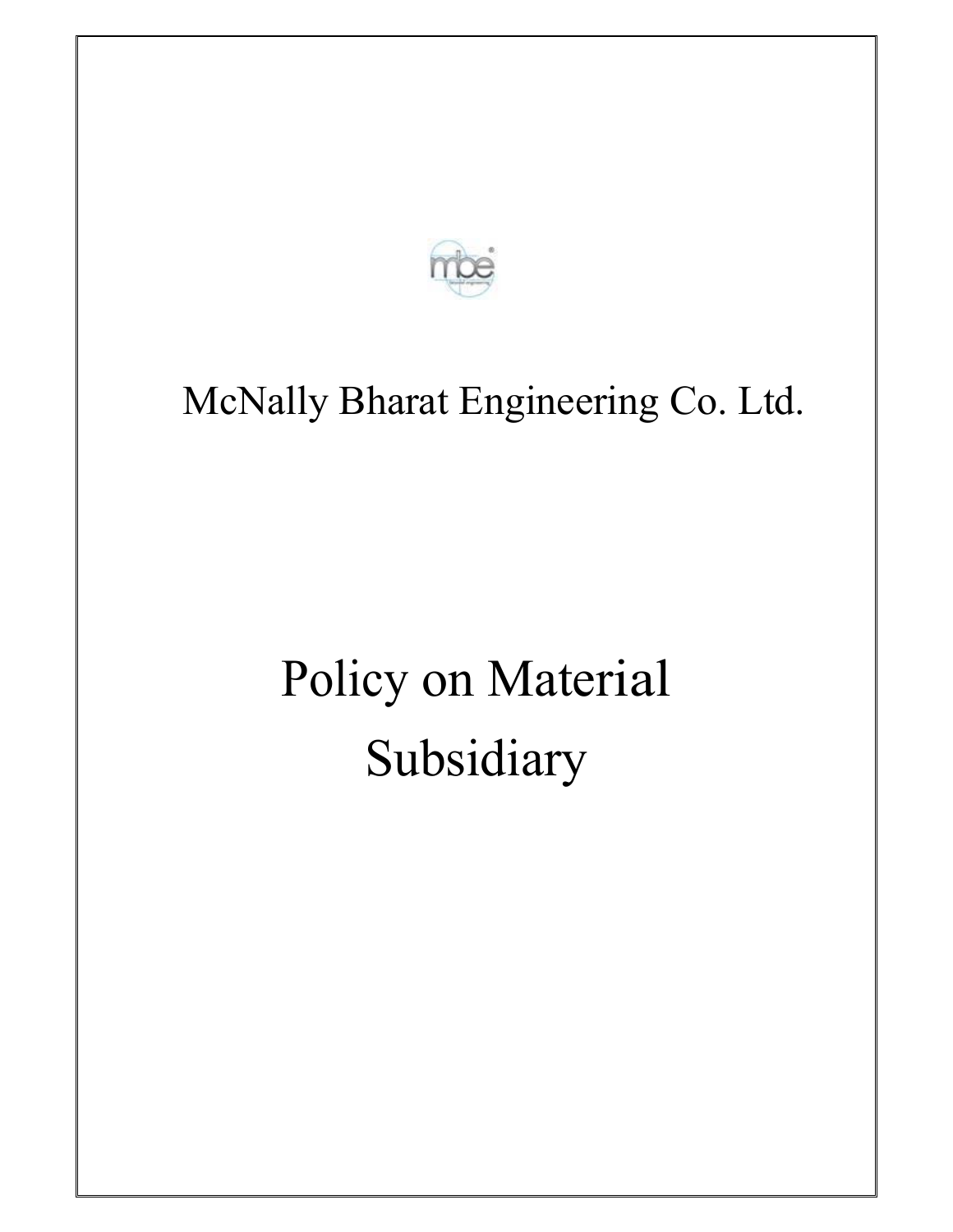### **I. Introduction**

Regulation 24 of the SEBI (Listing Obligations and Disclosure Requirements) Regulations, 2015 extends certain principle of corporate governance to material subsidiaries of listed companies.

The Board of Directors (the "Board") of McNally Bharat Engineering Company Limited (the "Company") has adopted the following policy and procedures with regard to determination of Material Subsidiaries as defined below.

This Policy is in terms of the said Regulation 24 read with Regulation 16(c) of the SEBI (Listing Obligations and Disclosure Requirements) Regulations, 2015 as amended.

#### **II. Objective**

This Policy is framed in accordance with the requirement of Regulation 24 of the SEBI (Listing Obligations and Disclosure Requirements) Regulations, 2015 as amended and is intended to ensure governance of material subsidiary companies.

#### **III. Definition**

- **1. "Act"** means Companies Act, 2013 & rules made thereunder.
- **2. "Holding Company"** in relation to one or more other companies, means a company of which such companies are subsidiaries companies.
- **3. "Subsidiary Company" or "Subsidiary"** in relation to any other company (that is to say the holding company), means a company in which the holding company
	- i. Controls\* the composition of the Board of Directors; or
	- ii. Exercises or controls more than one half of the total voting power either at its own or together with one or more of its subsidiary companies;

Explanation- For the purpose of this definition,-

- a. A company shall be deemed to be a subsidiary company of the holding company even if the control referred to in clause (i) or (ii) above is of another subsidiary company of the holding company;
- b. The composition of a company's Board of Directors shall be deemed to be controlled by another company if that other company by exercise of some power exercisable by it at its discretion can appoint or remove all or a majority of the directors;
- c. The expression "company" includes any body corporate;
- **4.** "**layer**" in relation to a holding company means its subsidiary or subsidiaries;
- **5.** "**Insolvency Code**" means the Insolvency and Bankruptcy Code, 2016 [No. 31 of 2016]"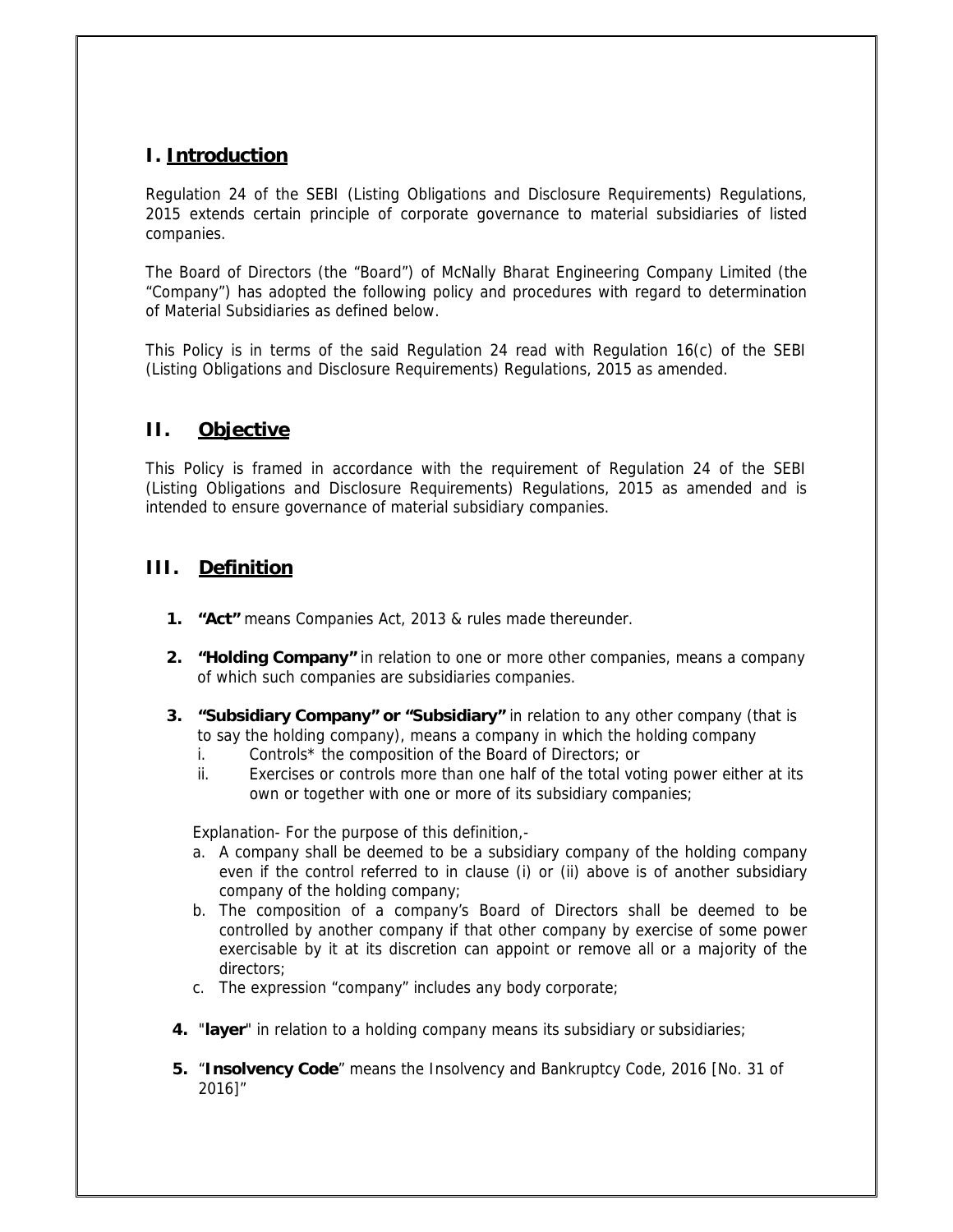\*The term "control" shall have the same meaning as assigned to it under the SEBI (Substantial Acquisitions of Shares & Takeover) Regulations, 2011.

- **6. "Audit Committee or Committee" means "Audit Committee"** constituted by the Board of Directors of the Company, from time to time.
- **7. "Board of Director" or "Board"** means the Board of Directors of McNally Bharat Engineering Company Limited**,** as constituted from time to time.
- **8. "Company"** means a company incorporated under the Companies Act, 2013 or under any previous company law.
- **9. "Policy"** means Policy on Material Subsidiary.
- **10. "Material Subsidiary"** means a subsidiary, whose income or net worth exceeds 10% of the consolidated income or net worth respectively, of the listed entity and its subsidiaries in the immediately preceding accounting year.
- **11. "Significant transaction or arrangement"** shall mean any individual transaction or arrangement that exceeds or is likely to exceed 10% of the total revenues or total expenses or total assets or total liabilities, as the case may be, of the unlisted subsidiary for the immediately preceding accounting year.
- **12. "Independent Director"** means a director of the Company, not being a whole time director and who is neither a promoter nor belongs to the promoter group of the Company and who satisfies other criteria for independence under the Companies Act, 2013 and the SEBI (Listing Obligations and Disclosure Requirements) Regulations, 2015 as amended.

#### **IV. POLICY**

- i. A subsidiary shall be a Material Subsidiary, if any of the following conditions are satisfied:
	- a) A subsidiary, in which the investment of the Company or the proposed investment of the Company, exceeds 10% of its consolidated net worth as per the audited balance sheet of the previous accounting year; or
	- b) A subsidiary which has generated 10% of the consolidated income of the Company during the previous accounting year;
- ii. At least one Independent Director of the Company shall be a director on the Board of the Material Non-Listed Subsidiary Company, whether incorporated in India or not.

Explanation - For the purposes of appointment of an Independent Director of the Company on the Board of an unlisted material subsidiary, the term "material subsidiary" shall mean a subsidiary, whose income or net worth exceeds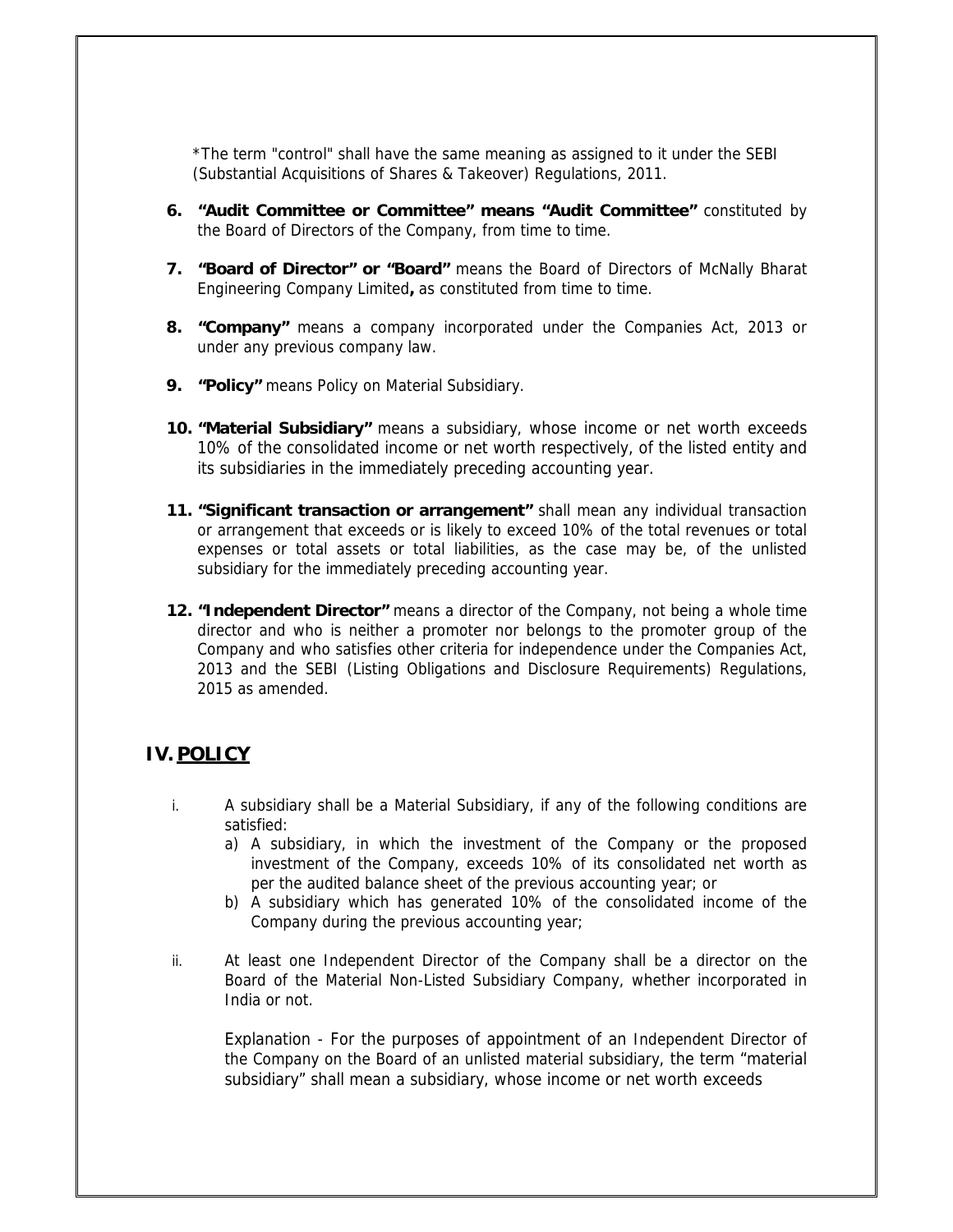twenty percent of the consolidated income or net worth respectively, of the listed entity and its subsidiaries in the immediately preceding accounting year.

- iii. The Audit Committee of the Board of the Company shall review the financial statements, in particular, the investments made by the unlisted Subsidiary on an annual basis.
- iv. The Minutes of the meetings of the Board of Directors of the unlisted Subsidiary shall be placed before the Board of the Company on a quarterly basis.
- v. The management shall on a quarterly basis bring to the attention of the Board of Directors of the Company, a statement of all Significant Transactions and Arrangements entered into by the unlisted Subsidiary.
- vi. The Company, without the prior approval of the members by special resolution as prescribed under Regulation 24 of the SEBI (Listing Obligations and Disclosure Requirements) Regulations, 2015, shall not:
	- a) Dispose shares in the Material Subsidiary that reduces its shareholding (either on its own or together with other subsidiaries) to less than 50%; or
	- b) Cease the exercise of control over the Material Subsidiary; or
	- c) Sell, dispose of or lease the assets amounting to more than 20% of the assets of the Material Subsidiary on an aggregate basis during a financial year;

Except in cases where such divestment, sale, disposal, lease as the case may be is made under a scheme of arrangement duly approved by the Court /Tribunal or under a resolution plan duly approved under section 31 of the Insolvency Code and such an event is disclosed to the recognized stock exchanges within one day of the resolution plan being approved.

- vii. Where a listed entity has a listed subsidiary, which is itself a holding company, the above provisions shall apply to the listed subsidiary in so far as its subsidiaries are concerned.
- viii. Indian Material unlisted subsidiaries shall undertake secretarial audit and shall annex with its annual report, a secretarial audit report, given by a company secretary in practice, in such form as may be specified with effect from the year ended March 31, 2019.

#### **V.DISCLOSURE**

This Policy on determining Material Subsidiary shall be disclosed on the website of the Company and a web link thereto shall be provided in the Annual Report of the Company.

#### **VI. COMPLIANCE BY STEP DOWN SUBSIDIARIES**

Where a company has a listed subsidiary which is itself a holding company, this policy shall apply to the listed subsidiary insofar as its subsidiaries are concerned.